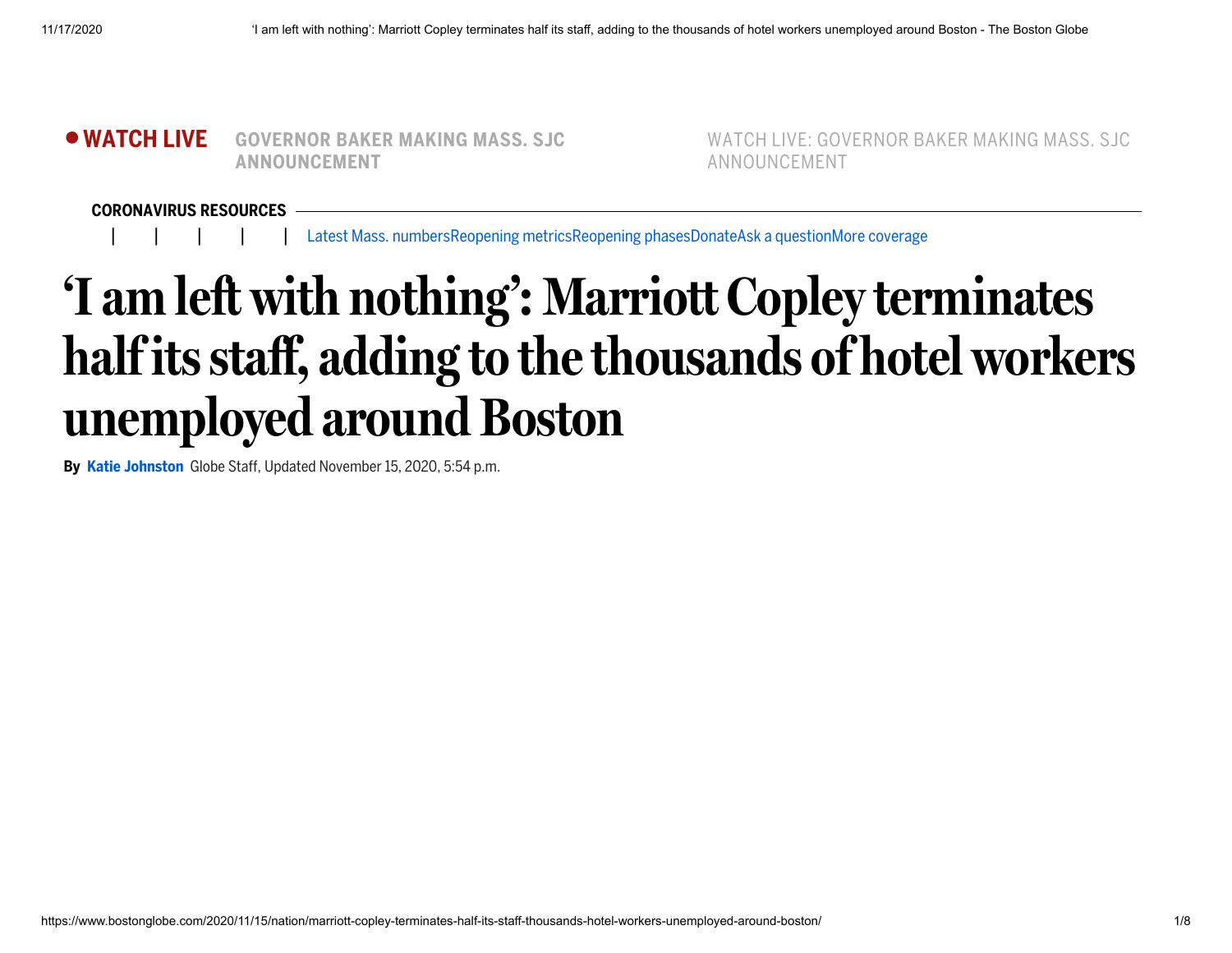

https://www.bostonglobe.com/2020/11/15/nation/marriott-copley-terminates-half-its-staff-thousands-hotel-workers-unemployed-around-boston/ 2/8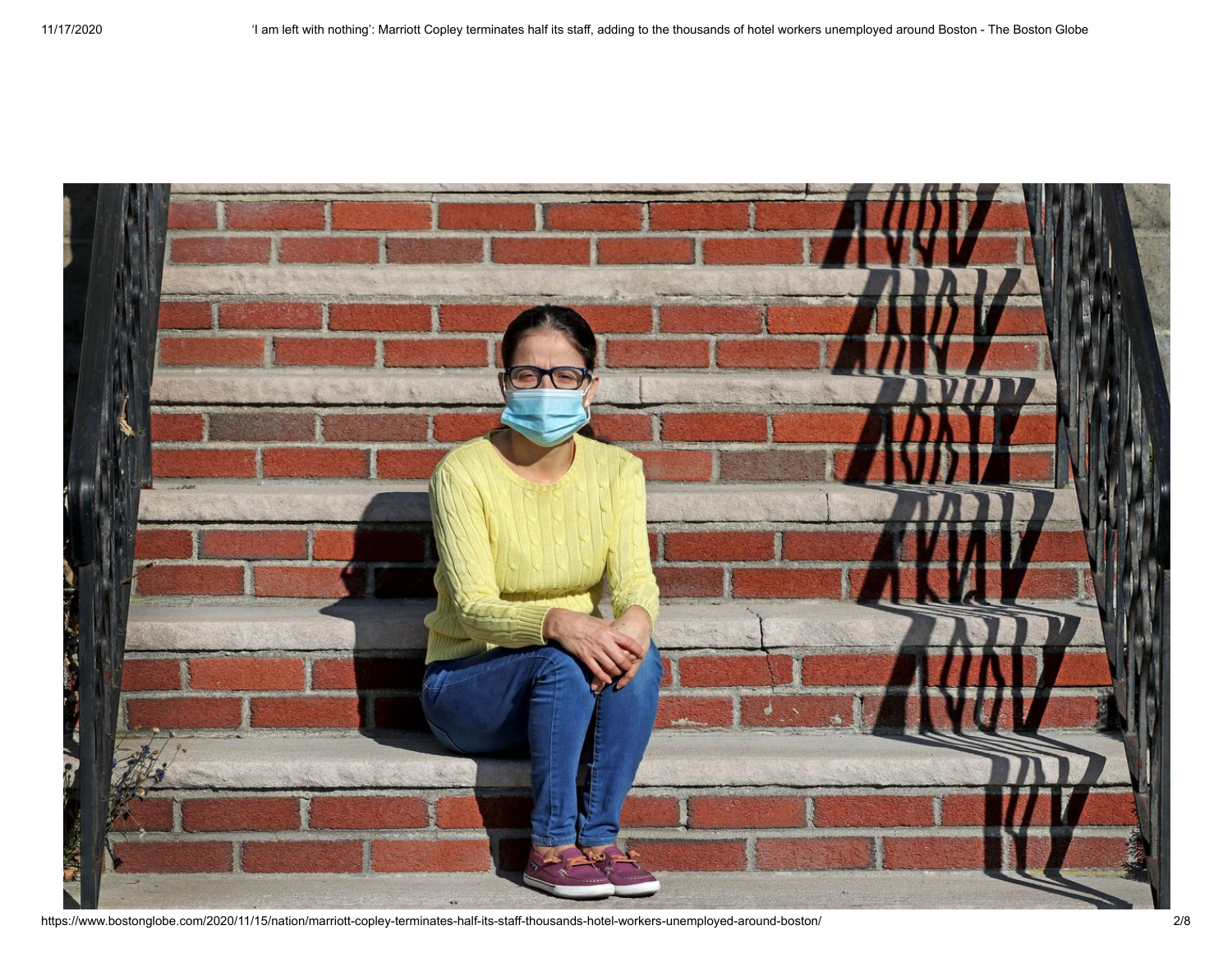Elizabeth Morales at her home in Revere. She was recently permanently laid off from the Boston Marriott Copley Place, along with half the hotel's staff. DAVID L. RYAN/GLOBE STAFF

Patricia Tchoumi worked at the Boston Marriott Copley Place for 17 years, sometimes pulling double shifts — first as a concierge attendant in the VIP lounge until 11 p.m., then spending the night at the hotel and starting up again as a banquet server at 4 a.m. Tchoumi, 53, has been furloughed since the hotel shut down in March, and in September, the Marriott informed her she was being terminated, along with about half of the hotel's staff. Her severance pay was less than half what she expected, and if she wants to return, she would have to reapply for her job as a new employee.

The Marriott Copley Place, the second-largest hotel in Boston, reopened in August and is the latest local property to permanently lay off a substantial portion of its workforce with reduced severance packages. The Four Seasons on [Boylston Street did the same thing in May, but after an outcry from workers and guests, the luxury hotel reversed](https://www.bostonglobe.com/2020/06/17/nation/four-seasons-reverses-course-severance-pay-promises-full-package-laid-off-workers/?p1=Article_Inline_Text_Link) course and offered full separation pay.

The hotel industry has taken a beating during the pandemic, nowhere more so than in Boston. Through September, Boston-area hotels had the largest declines in occupancy, average daily rate, and revenue per available room — the three major metrics of hotel performance — of any major metropolitan area in the country this year, according to the hospitality data company STR.

Many hotels have reopened, but business is bleak. Occupancy rates are hovering around 25 percent in the Boston area, on average, and an estimated 8,000 hotel workers are still unemployed. The city's largest property, the Sheraton Boston Hotel, near the Hynes Convention Center, is still closed, as is the former Taj Boston (set to reopen as the Newbury Boston) and the Ritz-Carlton on Avery Street. The hotel at the Encore Boston Harbor casino reopened in July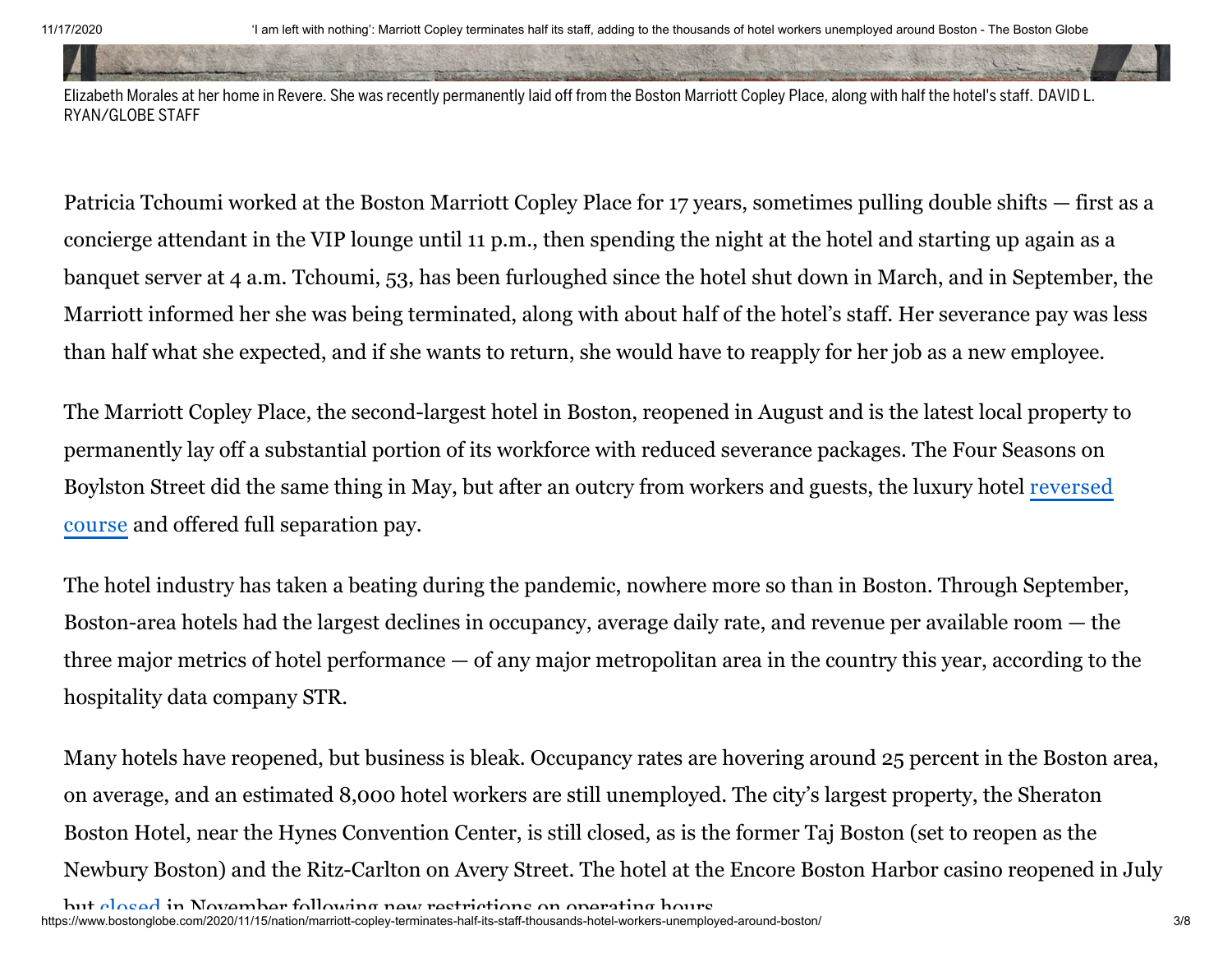11/17/2020 'I am left with nothing': Marriott Copley terminates half its staff, adding to the thousands of hotel workers unemployed around Boston - The Boston Globe but [closed](https://www.bostonglobe.com/2020/11/02/business/encore-close-hotel-amid-new-restrictions-operating-hours/?p1=Article_Inline_Text_Link) in November following new restrictions on operating hours.

ADVERTISING

Given the drop-off in demand, it's not surprising hotels aren't bringing back many employees. Unite Here Local 26, which represents hospitality workers, estimates that only 1,000 of its 6,600 hotel members are back at work. But not offering Marriott Copley workers — who aren't part of the union — a chance to get their jobs back is "completely unacceptable," said Local 26 president Carlos Aramayo.

More than 230 workers — some of whom have been at the hotel for more than three decades — and about 30 managers were terminated by the Marriott Copley, according to Local 26 estimates, and a group of employees recently sent the company a letter demanding that they be first in line for their jobs once demand returns and that they receive one week of severance pay for every year of service, in line with past practices. (Current offers were capped at 10 weeks, instead of the previous 26.)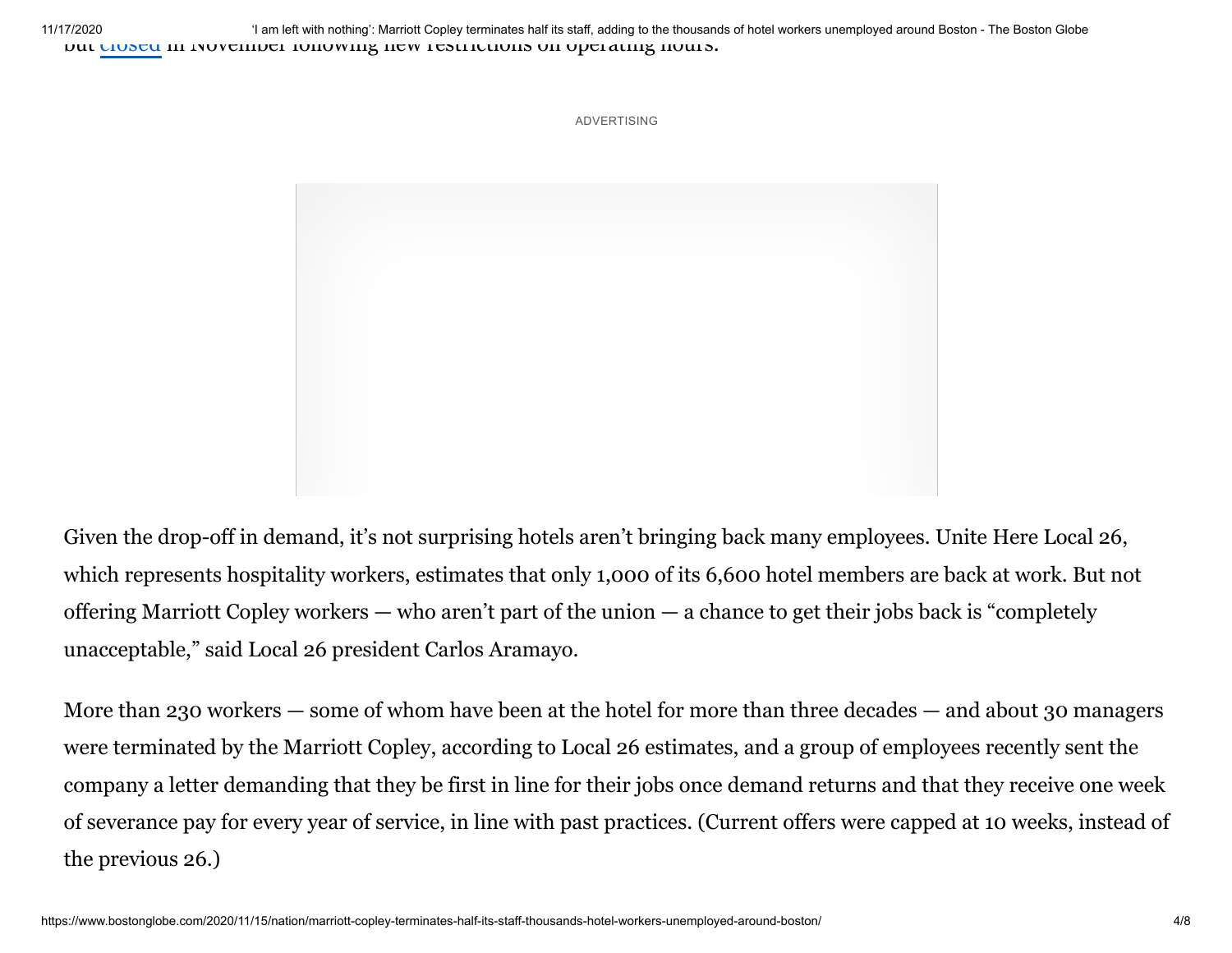11/17/2020 'I am left with nothing': Marriott Copley terminates half its staff, adding to the thousands of hotel workers unemployed around Boston - The Boston Globe "They feel that they've been thrown out on the street, effectively, in the middle of this crisis," Aramayo said.

The Marriott Copley Place's general manager, Alan Smith, said the hotel is available to address employees' questions and provide support. "Our hotel has experienced unprecedented business impact due to the pandemic," he wrote in an e-mail. "Throughout this timeframe, we have maintained open communications with our valued employees. Many are now reviewing severance offers, which are competitive within the industry."

Tchoumi, the concierge attendant, was offered eight weeks of severance for her 17 years of service. She is the only source of income for her family, she said, and her unemployment is about to run out; the rental income from her family's house in Lynn has also disappeared because their tenants can't pay. Continuing to send money to her family in Cameroon, where a civil war is raging, is out of the question.

"I am left with nothing — no job and barely enough money to survive," said Tchoumi, whose son also lost his job setting up meetings at the hotel; her husband retired in January after 18 years of working banquets there. "They told us we were all a family. That is not the way we were treated."

Three major factors led to Boston's worst-in-the-nation hotel performance, said Sebastian Colella, a Boston-based vice president at the hospitality consultancy Pinnacle Advisory Group: the state's harsh restrictions due to the high number of COVID cases early on; the large number of full-service, upscale hotels; and the area's heavy reliance on corporate travel and group reservations, both of which have nearly evaporated.

Next year, local hotels are expected to be at 40 to 50 percent occupancy, about half of normal, Colella said, and they won't fully bounce back to pre-pandemic levels for four to five years.

https://www.bostonglobe.com/2020/11/15/nation/marriott-copley-terminates-half-its-staff-thousands-hotel-workers-unemployed-around-boston/ 5/8 h l h ill b h l hi d b k b ddi d h bi ' lik l b kMaryann Silva, a 63-year-old banquet server who worked at the Ritz-Carlton for 19 years, is worried that, when the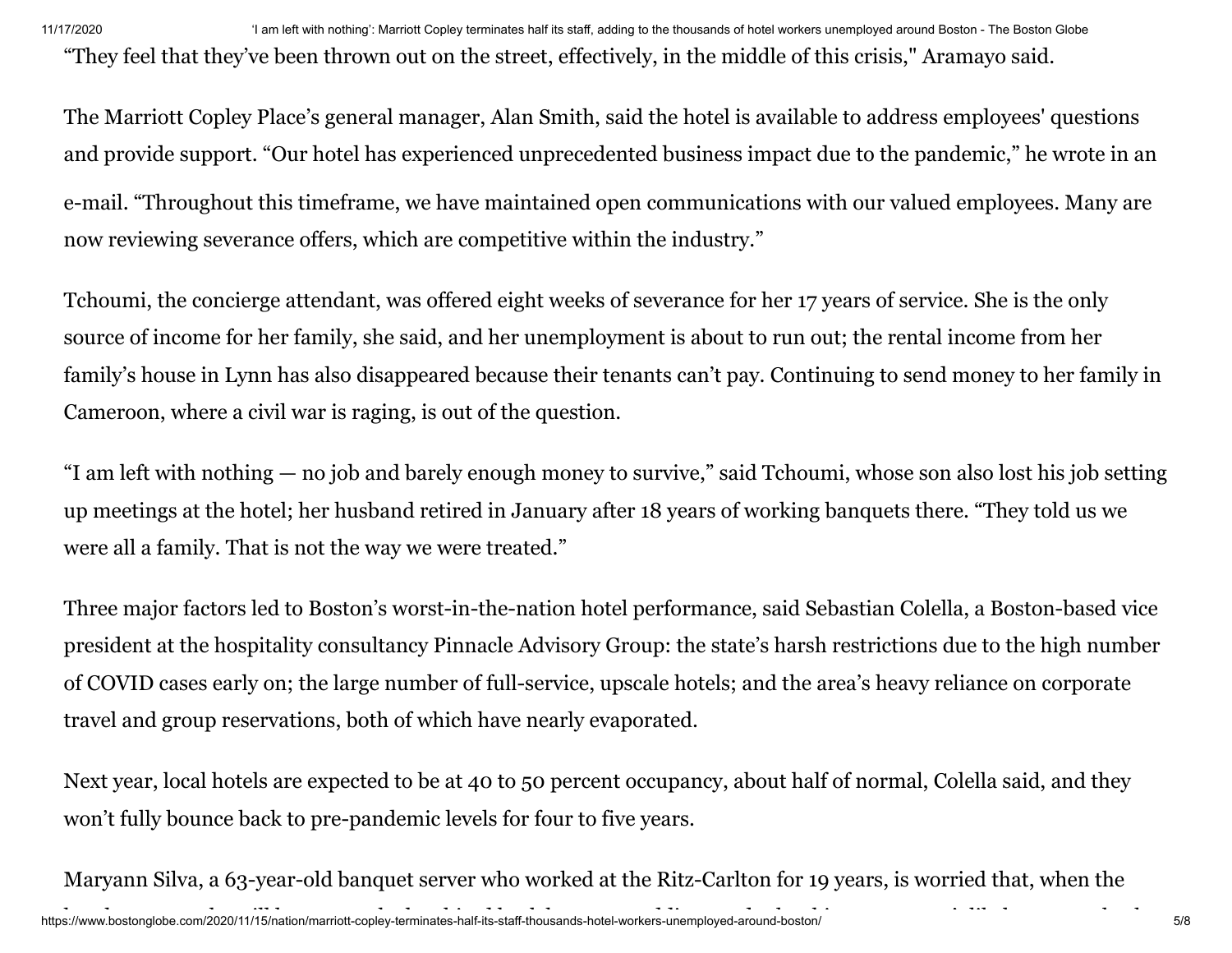11/17/2020 'I am left with nothing': Marriott Copley terminates half its staff, adding to the thousands of hotel workers unemployed around Boston - The Boston Globe

hotel reopens, she will be among the last hired back because weddings and other big events aren't likely to come back anytime soon. If she isn't rehired, she's doubtful she could find a job making anything close to her Ritz salary — if she's able to find work at all.

Silva, a Dorchester native, is considering selling her condo in Lynn, where she lives with her 97-year-old mother, and moving to a less-expensive state. As a union member, Silva has a one-year right of recall to get her old job back, but that deadline, in March, is looming. "Every night as I put my head on the pillow," she said, "I worry."

Local 26 is pushing for [legislation](https://malegislature.gov/Bills/GetAmendmentContent/191/H5150/17/House/Preview) that would allow Massachusetts cities to adopt a law giving hotel employees and Logan Airport food and retail workers who were laid off during the pandemic first dibs when their positions return. Similar [ordinances](https://time.com/5900062/coronavirus-layoffs-right-to-recall/) have been passed in several cities around the country, including [Providence.](https://turnto10.com/news/local/providence-city-council-passes-hospitality-worker-comeback)

Aramayo, head of the local hospitality workers' union, worries that companies could be using the pandemic to overhaul their workforces, bringing in younger workers or subcontractors who make less money. Economic downturns often bring about efficiencies that lead to fewer jobs, Aramayo acknowledges. But most of the jobs will return, and those workers — many of them older, first-generation immigrants with limited education who may struggle to find decent jobs elsewhere — should be reinstated, he said.

"This is a big problem for our industry," he said, "but also for working-class Black and brown communities, immigrant communities, women in the workforce. It's a real issue."

Paul Sacco, head of the Massachusetts Lodging Association declined to comment on the union's assertions. "Right now it's very difficult to forecast the future," he said.

ة المستقل المستقل المستقل المستقل المستقل المستقل المستقل المستقل المستقل المستقل المستقل المستقل المستقل المستقل ال<br>6/8 المستقل المستقل المستقل المستقل المستقل المستقل المستقل المستقل المستقل المستقل المستقل المستقل المس At the Marriott Copley, all 47 workers were let go at the still-shuttered Champions Boston sports bar, according to the